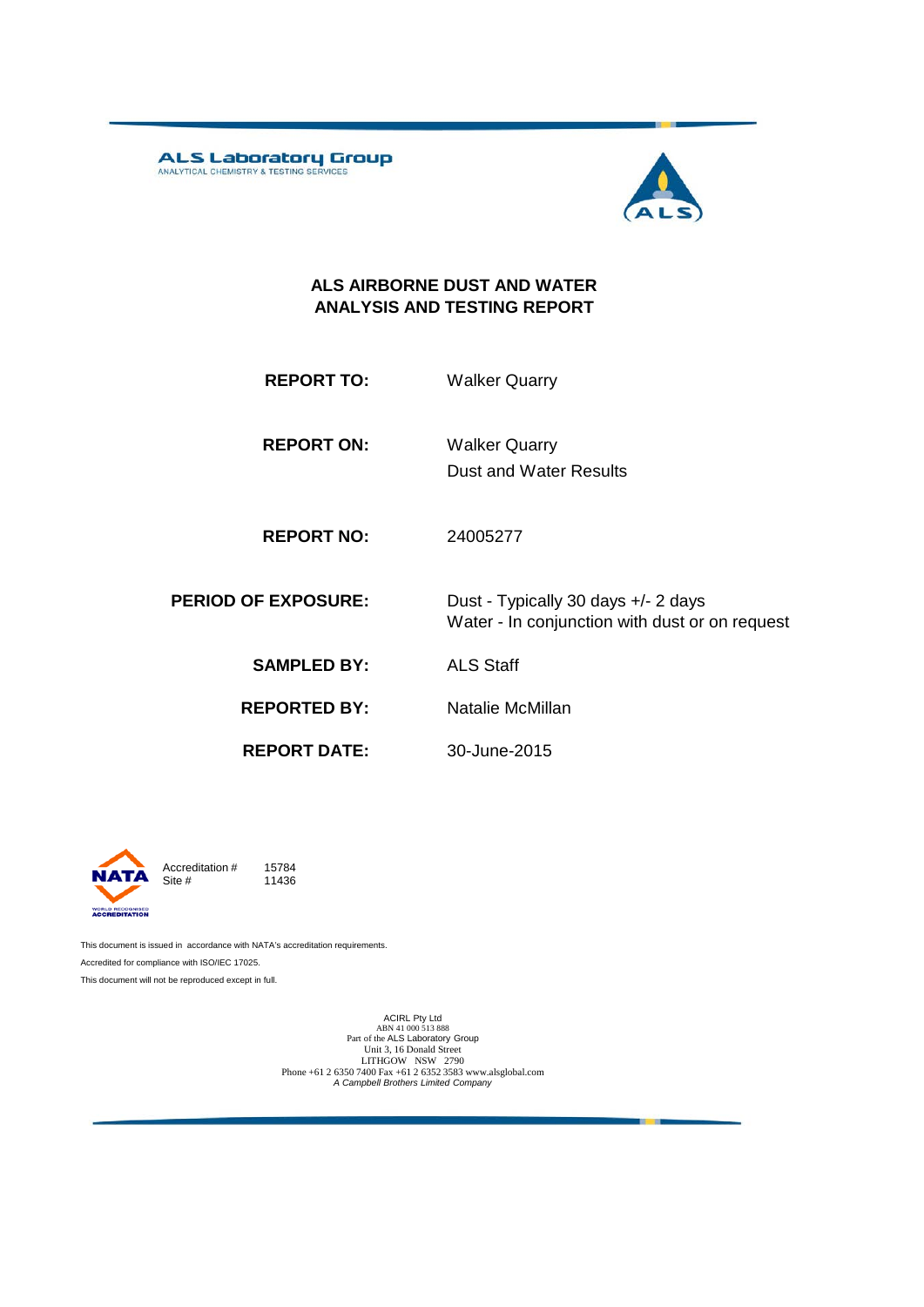# **ALS AIRBORNE DUST ANALYSIS AND TESTING REPORT**

## **WALKER QUARRY**

Month<br>Date Replaced 25/05/2015 Date Replaced 25/05/2015<br>Date Collected 25/06/2015 Date Collected

## **DUST DEPOSITION RESULTS**

(g/m²/month)

| <b>GAUGE NO.</b> | INSOLUBLE SOLIDS | *COMBUSTIBLE MATTER | <u>**ASH</u> |
|------------------|------------------|---------------------|--------------|
| 62               | 0.2              | 0.2                 | <0.1         |
| 64               | 4.7              | 1.5                 | 2.6          |

No. of days exposed: 31

\* Result Calculated \*\* Incombustible Matter Analysed in accordance with AS3580.10.1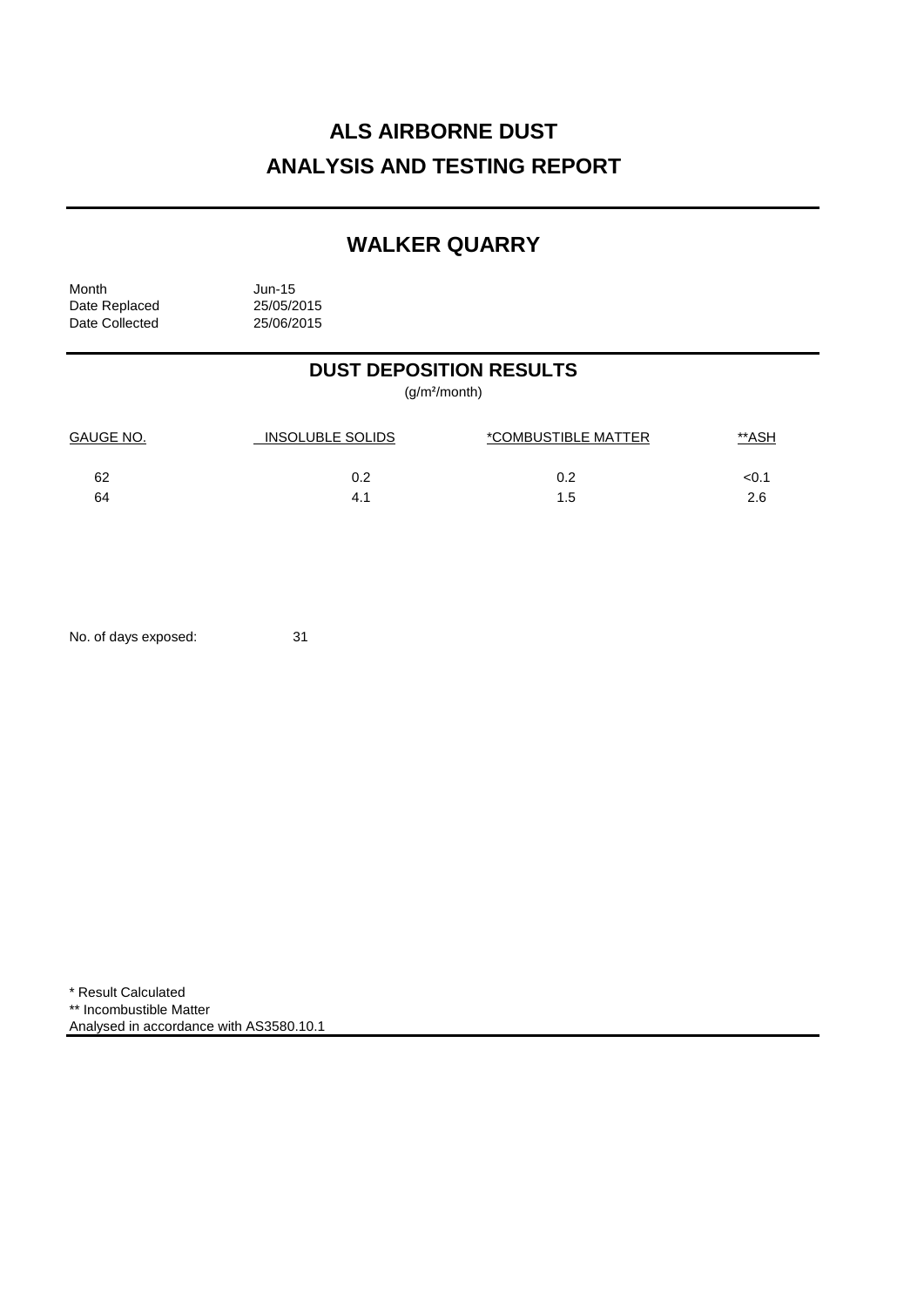# **ALS AIRBORNE DUST ANALYSIS AND TESTING REPORT**

## **WALKER QUARRY**

| Month          | $Jun-15$   |
|----------------|------------|
| Date Replaced  | 25/05/2015 |
| Date Collected | 25/06/2015 |

### **DUST GAUGE OBSERVATION**

| $\parallel$ GAUGE $\parallel$ | <b>ANALYSIS OBSERVATIONS</b>                                                             |
|-------------------------------|------------------------------------------------------------------------------------------|
| 62                            | Water Clear, Fine Brown dust, Coarse Brown/Black dust,<br>Bugs, Plant and Organic matter |
| 64                            | Water Clear, Fine Brown dust, Coarse Brown/Black dust,<br>Bugs, Organic matter           |

Analysed in accordance with AS3580.10.1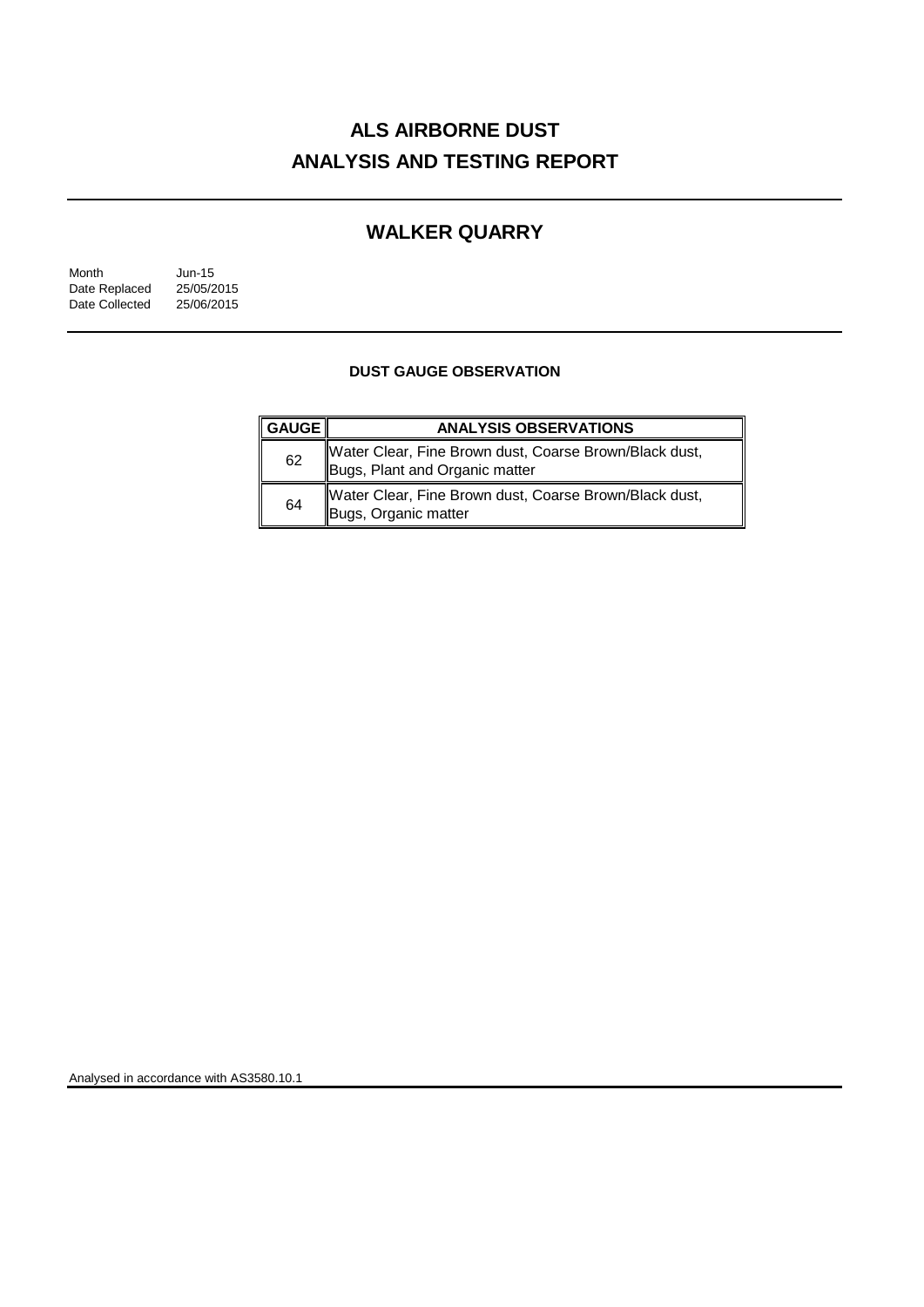# **ALS WATER ANALYSIS AND TESTING REPORT**

# **WALKER QUARRY**

|                                          | <b>Units</b> |                                |                  |
|------------------------------------------|--------------|--------------------------------|------------------|
| ALS Sydney Report No.                    |              |                                |                  |
| Date of Sample                           |              | 25/06/2015                     |                  |
| Site Reference                           |              | Dam 1                          | Dam <sub>2</sub> |
| Sampled by                               |              | D. Shawcross & J. Featherstone |                  |
| <b>General Comments/</b><br>Observations |              | No Discharge                   | No Discharge     |
| Time                                     | 24 Hr        | 9:35                           | 9:45             |
| Temperature                              | °C           |                                |                  |
| pH                                       | pH Units     |                                |                  |
| <b>Electrical Conductivity</b>           | $\mu$ S/cm   |                                |                  |
| <b>Total Suspended Solids</b>            | mg/L         |                                |                  |
| Sulphur Sulphate (SO4)                   | mg/L         |                                |                  |
| Oil & Grease                             | mg/L         |                                |                  |